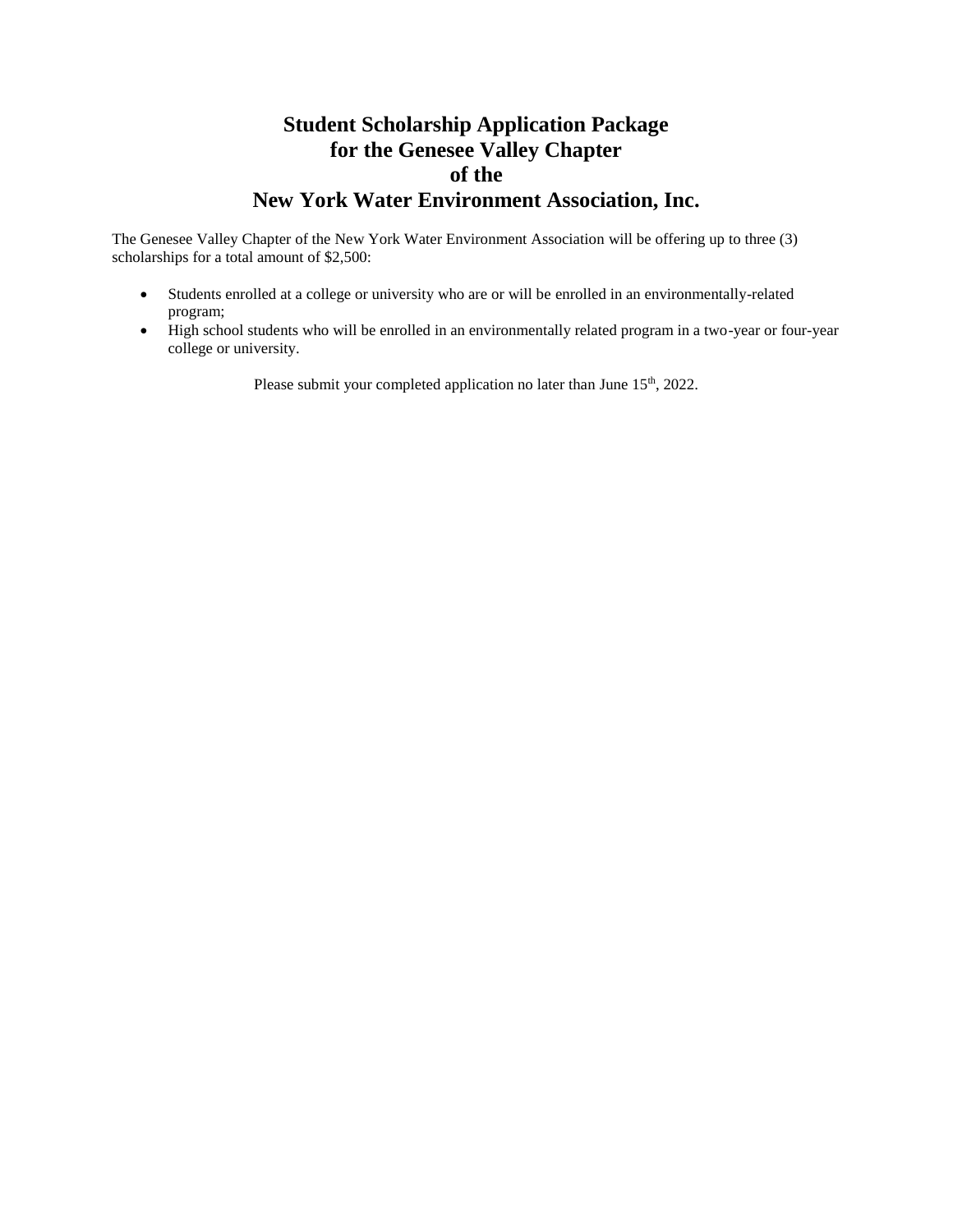# **Scholarship Instructions & Criteria for Applicants**

## Instructions for Applicants

To apply for a scholarship:

- 1. Fill out all of the pages of the Application. Be sure to type or print neatly. It is very important that you do not leave any blanks.
- 2. Letter verifying enrollment or acceptance in a college environmental program on college stationary.
- 3. Attach Letters of Recommendation (two); one must be from a teacher.
- 4. Attach an official transcript or report card.
- 5. Attach requested essays (two).
- 6. Submit your completed application no later than June  $15<sup>th</sup>$ , 2022. Awards will be announced on or around August 15th.
- 7. Additional details are provided on the facing page titled "Scholarship Policy & Procedure".
- 8. All applicants must be New York State residents.

## **The Genesee Valley Chapter of the New York Water Environment Association will be offering up to two scholarships.**

- Students enrolled at a college or university who are or will be enrolled in an environmentally-related program;
- High School students who will be enrolled in an environmentally related program in a two-year or fouryear college or university.

## **Scholarship – College Students (Undergraduate and Graduate Levels)**

Eligibility Requirements:

- The applicant must be enrolled as a student in an environmentally-related program that allows them to pursue a professional career in the environmental field.
- The applicant must be a registered student in good standing at a college or university and will begin their Sophomore, Junior, Senior, or Graduate Level year by September of the application year.

## **Scholarship – High School Students Pursuing Environmental Studies**

Eligibility Requirements:

- The applicant must be a High School Senior in good standing, who has applied to a college or university with the interest of pursuing a course of study in the environmental field.
- Student winner must show proof of enrollment in the environmentally-related program at the college or university in September of the application year to receive a scholarship check.

## **Essay Questions**

Please complete responses to each of the following questions. Your response to each question should be 500 to 600 words. Please type your responses.

> **Career Objective Essay:** What career choice have you chosen to pursue and how would you positively impact the environment with this career?

**Environmental Objective Essay:** It has been said that water is the most precious commodity we have. Describe what personal efforts and initiatives you might take, or have taken, to help ensure the protection of this resource for future generations.

## **Scholarship – NYWEA Chapters**

Additional scholarships are available through other NYWEA chapters as well. Call the local chapter chair or the NYWEA Executive Office for additional information. (See also the NYWEA website, [www.nywea.org\)](http://www.nywea.org/).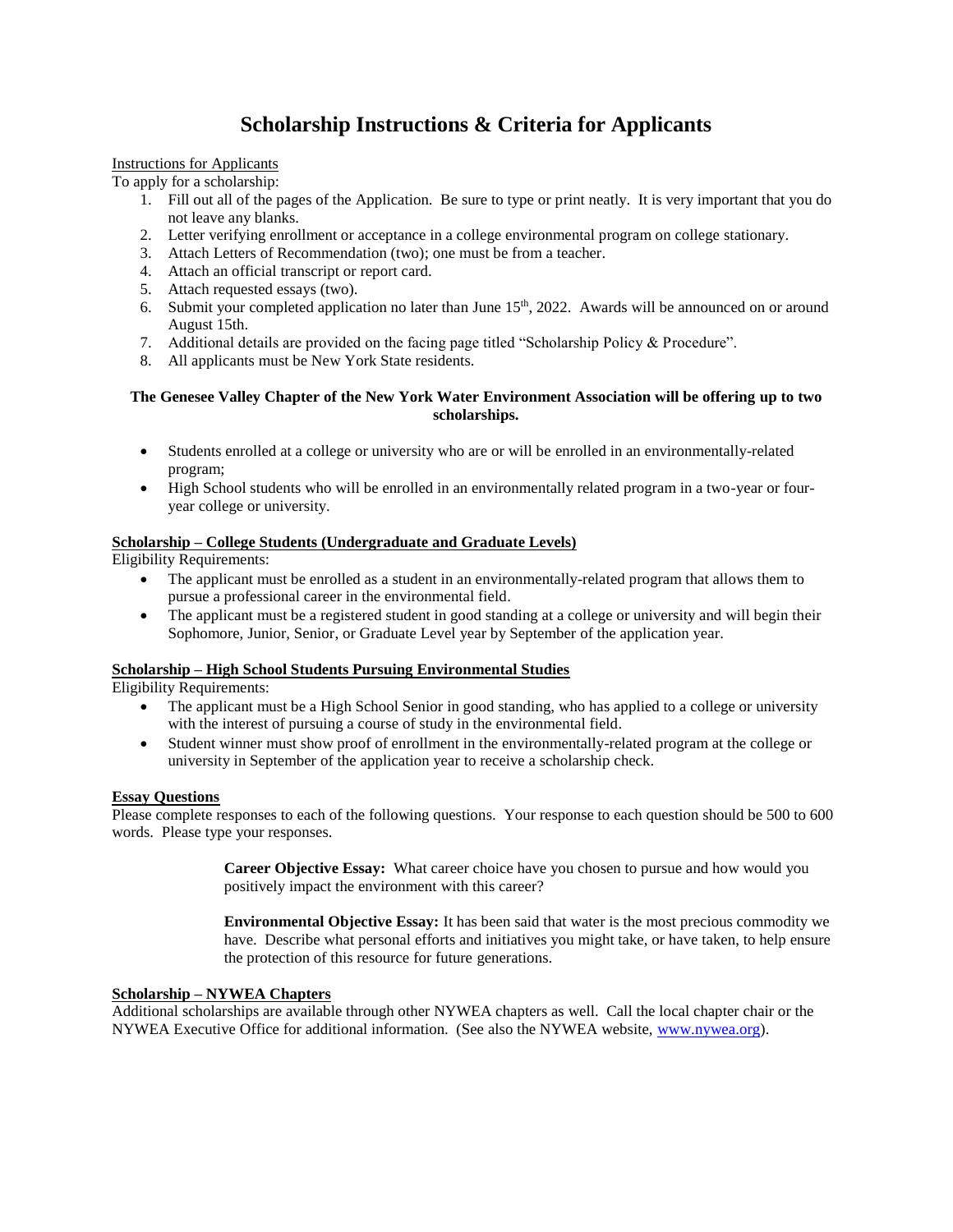## **Scholarship Policy and Procedures**

- 1. Applications must be accompanied by:
	- a. A Letter of Recommendation on school letterhead from one of the student's teachers or professors.
	- b. A Letter of Recommendation from a personal or professional reference.
	- c. Latest Transcript or Report Card.
	- d. Required essays.
- 2. Applicants shall submit their scholarship application to the Scholarship Committee of the Genesee Valley Chapter for review. Completed applications must be postmarked no later than May  $31<sup>st</sup>$  of this year.
- 3. To be eligible for a scholarship, the student must meet the criteria outlined in the Instructions for Applicants, listed on the previous pages.
- 4. Selection Criteria to be considered and evaluated by the Scholarship Committee may include the following:
	- a. Career Objective (Essay): Relevance of career objective to the Environmental field.
	- b. Academic potential: Grade Point Average and discipline of courses taken.
	- c. Other Activities: Activities in programs and organizations demonstrating leadership qualities and good environmental stewardship.
	- d. Environmental Interest (Essay): Demonstrates a commitment to pursue an education in the Environmental field of study.
- 5. The Genesee Valley Chapter Scholarship Committee consists of no less than 3 individuals, as appointed by the Board of Directors. The Scholarship Committee shall nominate students for scholarships to the Board of Directors.
- 6. Once the nominees are accepted by the Scholarship Committee, a minimum of three qualified nominees will be selected by the Scholarship Committee and sent to the Genesee Valley Board of Directors. The Board of Directors will then select the winning application based on the Selection Criteria listed above. The President will notify the winning applicant by letter by no later than June 1 of that year.
- 7. To receive payment, the applicant must maintain a GPA of 2.5 out of 4.0 for the current year of study. Failure to achieve the minimum GPA will result in forfeiture of the scholarship award.
- 8. The recipient will be eligible to receive awards in subsequent years.
- 9. Winning applicants will be awarded their scholarship by a NYWEA representative at an appropriate school function and/or a Local Chapter event.
- 10. Funds will be released during the fall of each year directly to the recipient as soon as an acceptable copy of a Bursar's receipt for attendance of an accredited institution is received.
- 11. A complimentary one-year student membership in the New York Water Environment Association will be awarded to the first 10 scholarship applicants of each year.